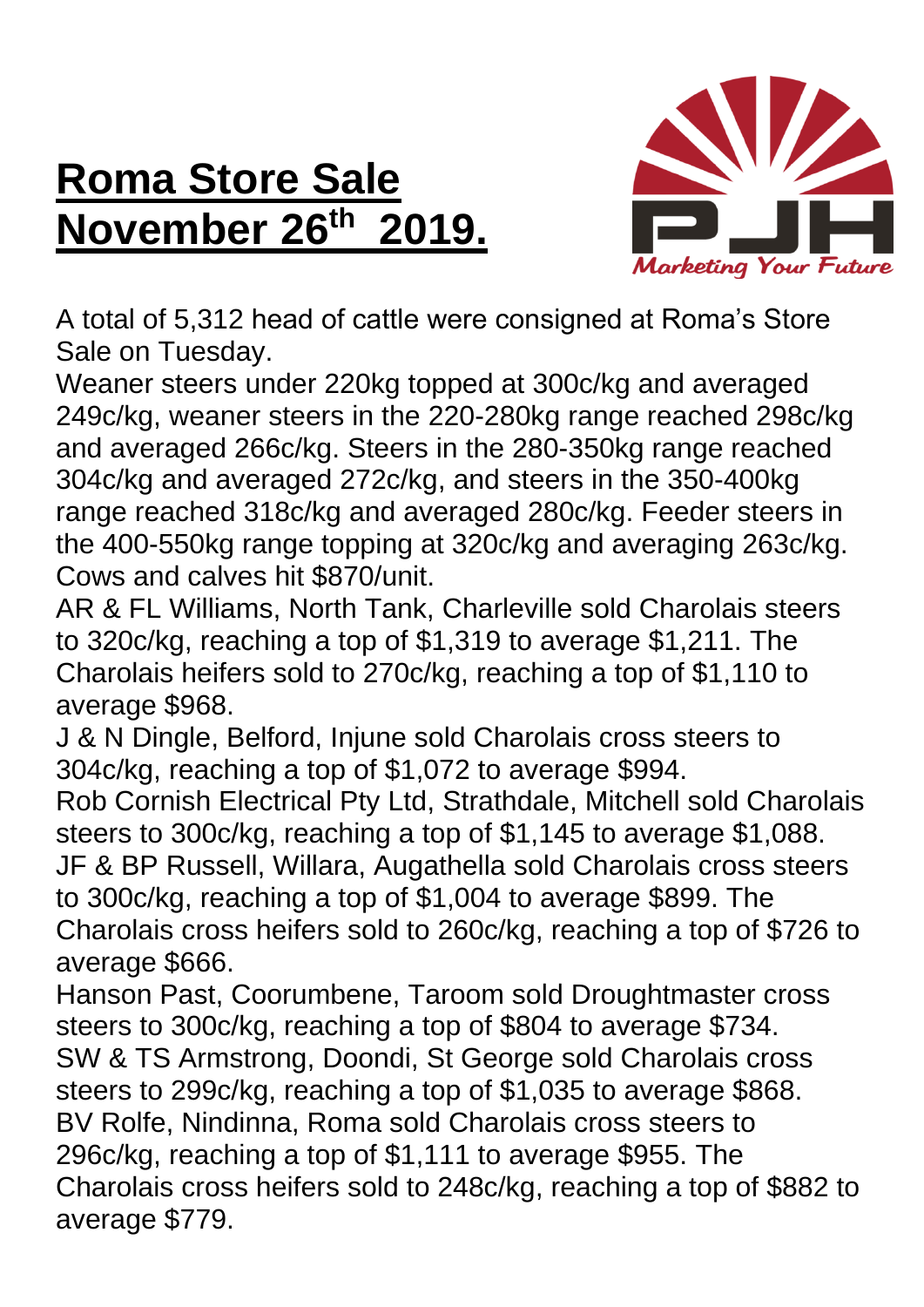DS & CL Brumpton, Richland Hill, Mitchell sold Santa cross heifers to 294c/kg, reaching a top of \$767 to average \$767. P & HA Sanderson, Mundalya, Yuleba sold Santa steers to 291c/kg, reaching a top of \$845 to average \$789. The Santa heifers sold to 260c/kg, reaching a top of \$819 to average \$687. CA Flower & Co, Garrabarra, Roma sold Angus cross steers to 290c/kg, reaching a top of \$1,392 to average \$1,392.

RW Shuttlewood, Surat sold Santa cross steers to 290c/kg, reaching a top of \$1,276 to average \$1,117.

IH & SE Johnston, Downsview, Roma sold Santa cross steers to 290c/kg, reaching a top of \$964 to average \$944.

Heifers under 220kg topped at 256c/kg and averaged 227c/kg, while heifers in the 220 – 280kg range topped at 266c/kg and averaged 236c/kg. Heifers in the 280-350kg range topped at 268c/kg, averaging 224c/kg. Heifers in the 350-450kg range topped at 270c/kg, averaging 235c/kg.

Layershire Pty Ltd, Koorandi, Roma sold Angus cross heifers to 268c/kg, reaching a top of \$766 to average \$609.

C & D Gauld, Bethlee, Drillham sold Santa heifers to 264c/kg, reaching a top of \$877 to average \$757.

Hanson Past, Ripponlea, Condamine sold Droughtmaster cross heifers to 256c/kg, reaching a top of \$663 to average \$545. Killarney Park Grazing Pty Ltd, Killarney Park, Tambo sold Santa heifers to 250c/kg, reaching a top of \$663 to average \$641. Guthrie Pastoral Group, Baroona, Injune sold Santa heifers to 240c/kg, reaching a top of \$566 to average \$566.

Cows in the 300-400kg range reached 210c/kg and averaged 150c/kg, while cows in the 400kg-500kg range reached 215c/kg and averaged 175c/kg. Cows over 500kg topped at 212c/kg, averaging 192c/kg.

*PJH sell 8 th position next week.*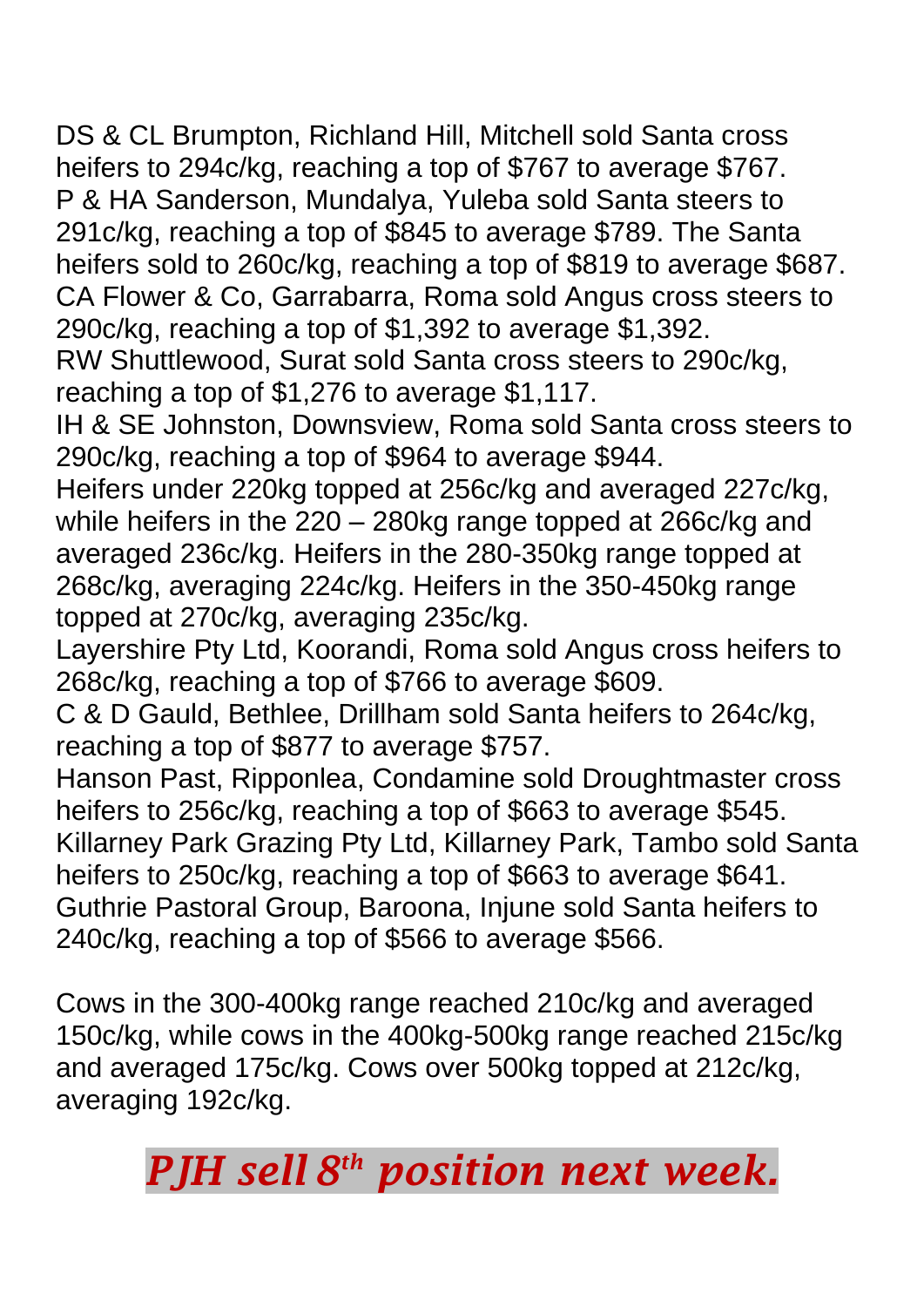## **Roma Summary Report November 26th 2019.**



A total of 5,312 head of cattle were consigned at Roma's Store Sale on Tuesday.

Weaner steers under 220kg topped at 300c/kg and averaged 249c/kg, weaner steers in the 220-280kg range reached 298c/kg and averaged 266c/kg. Steers in the 280-350kg range reached 304c/kg and averaged 272c/kg, and steers in the 350-400kg range reached 318c/kg and averaged 280c/kg. Feeder steers in the 400-550kg range topping at 320c/kg and averaging 263c/kg. Cows and calves hit \$870/unit.

| <b>Description</b> | <b>Head</b>              | <b>Average</b> | <b>Maximum</b>           | Average \$/ | <b>Maximum \$</b> |
|--------------------|--------------------------|----------------|--------------------------|-------------|-------------------|
|                    |                          | c/kg           | c/kg                     | head        | / head            |
| <b>Steers to</b>   | 252                      | 249            | 300                      | 503         | 642               |
| 220kg              |                          |                |                          |             |                   |
| $220 - 280$ kg     | 702                      | 266            | 298                      | 687         | 818               |
| $280 - 350$ kg     | 790                      | 272            | 304                      | 830         | 1,004             |
| $350 - 400$ kg     | 341                      | 280            | 318                      | 1,031       | 1,243             |
| $400 - 550$ kg     | 120                      | 263            | 320                      | 1,162       | 1,480             |
|                    |                          |                |                          |             |                   |
| <b>Heifers</b> to  | 389                      | 227            | 256                      | 432         | 553               |
| 220kg              |                          |                |                          |             |                   |
| $220 - 280$ kg     | 969                      | 236            | 266                      | 599         | 730               |
| $280 - 350$ kg     | 345                      | 224            | 268                      | 685         | 816               |
| $350 - 450$ kg     | 227                      | 235            | 270                      | 914         | 1,110             |
|                    |                          |                |                          |             |                   |
| $Cows 300 -$       | 148                      | 150            | 210                      | 540         | 820               |
| 400kg              |                          |                |                          |             |                   |
| $400 - 500$ kg     | 458                      | 175            | 215                      | 798         | 1,045             |
| Over 500kg         | 229                      | 192            | 212                      | 1,055       | 1,319             |
|                    |                          |                |                          |             |                   |
| <b>PTIC</b>        |                          |                | $\overline{\phantom{0}}$ |             |                   |
| <b>Heifers</b>     |                          |                |                          |             |                   |
| <b>PTIC Cows</b>   | $\overline{\phantom{0}}$ | -              | $\overline{\phantom{0}}$ |             |                   |
|                    |                          |                |                          |             |                   |
| Cows &             | $\overline{7}$           |                |                          | 870/ unit   | 870/ unit         |
| <b>Calves</b>      |                          |                |                          |             |                   |